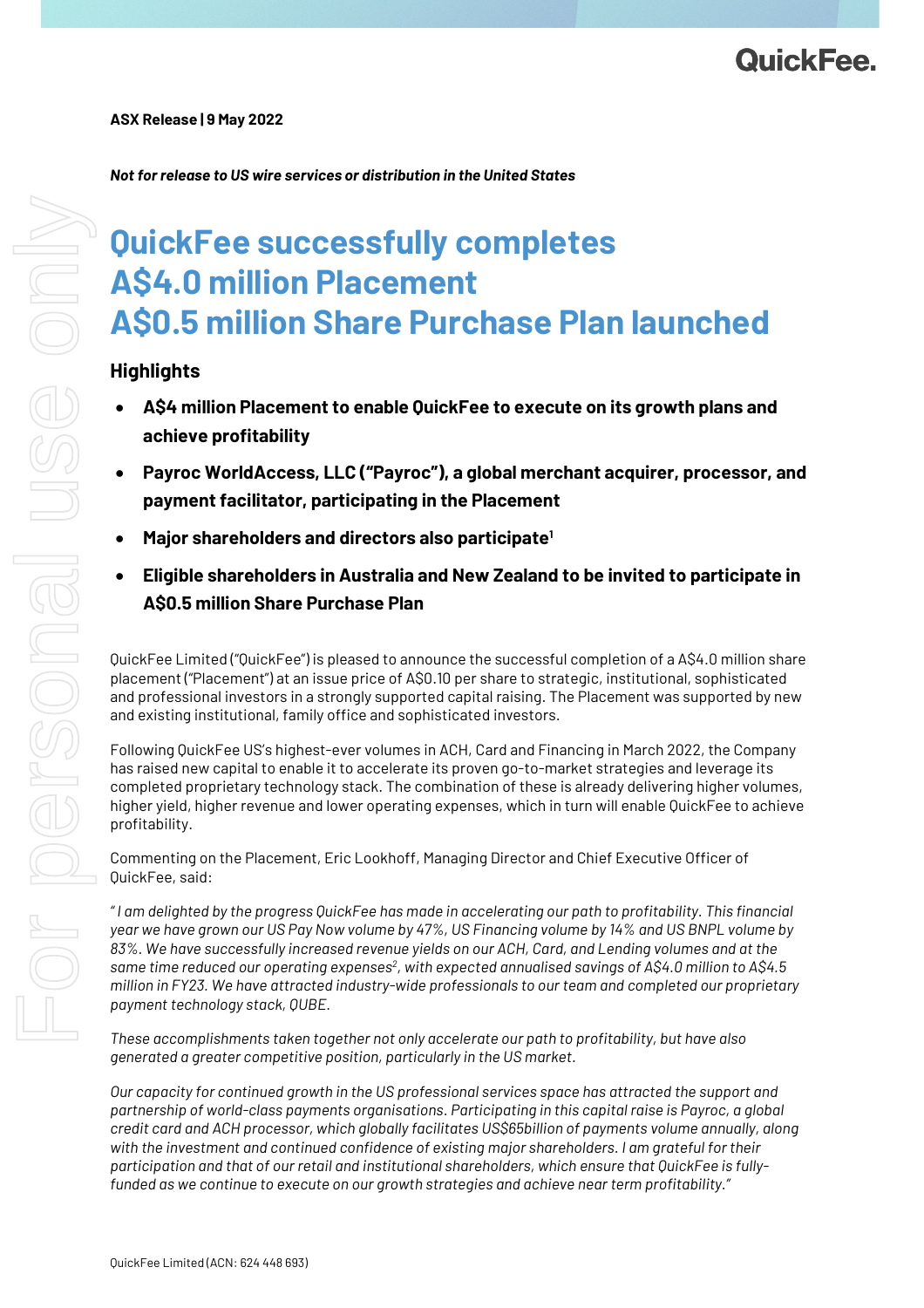

Commenting on Payroc's investment in QuickFee, James Oberman, Chief Executive Officer of Payroc said:

*"Our relationship with QuickFee has been a key source of growth for Payroc since 2016. We are pleased not only to have provided QuickFee merchants with valuable Card acceptance services, but also witnessed QuickFee's impressive evolution and growth. Joining the register as a shareholder just made sense as an investment, and we look forward to our continued partnership into the future."*

## **Placement details and use of proceeds**

The Placement, at an issue price of A\$0.10 per share, represents the first stage of QuickFee's broader capital raising, comprising:

- an offer of 36,500,000 million new shares under a placement ("Tranche 1 Placement") to raise A\$3.65 million;
- an offer of 3,500,000 new shares under a further placement ("Tranche 2 Placement") to related parties of QuickFee to raise up to A\$0.35 million, subject to receiving shareholder approval; and
- an offer of up to 5,000,000 new shares under a non-underwritten share purchase plan ("SPP") to eligible shareholders with a registered address in Australia and New Zealand to raise up to A\$0.5 million,

together, the "Capital Raising".

New shares issued under the Capital Raising will rank pari passu with QuickFee's existing ordinary shares.

QuickFee has engaged Bell Potter Securities Limited to act as lead manager and Arnold Bloch Leibler to act as Australian legal counsel for the Capital Raising.

The proceeds from the Capital Raising will be used:

- to provide additional working capital to achieve increased scale in QuickFee's US target markets;
- to enable QuickFee to continue to invest in integrations and product enhancements to drive increased usage of the QuickFee products; and
- to fund the costs and expenses associated with Capital Raising.

#### **Tranche 1 Placement details**

The Tranche 1 Placement comprised an offer of 36,500,000 fully paid ordinary shares in QuickFee at an issue price of A\$0.10 per share, raising a total of A\$3.65 million. The issue price is equal to the last close price, and represents a discount of 5.3% to the 15-day VWAP prior to the trading halt, on Thursday, 5 May 2022.

The Tranche 1 Placement shares will be issued under the Company's existing 25% placement capacity for the purposes of ASX Listing Rules 7.1 and 7.1A. The Tranche 1 Placement shares are expected to settle on Thursday, 12 May 2022 and will be issued on Friday, 13 May 2022.

## **Tranche 2 Placement details**

The Tranche 2 Placement will comprise an offer to related parties of Mr. Dale Smorgon of 3,500,000 fully paid ordinary shares in QuickFee at an issue price of A\$0.10 per share, raising a total of A\$0.35 million.

The Company will seek shareholder approval to issue the Tranche 2 Placement shares for the purposes of ASX Listing Rule 10.11. Shareholder approval will be sought at an Extraordinary General Meeting. The date of the Extraordinary General Meeting will be provided at a later date.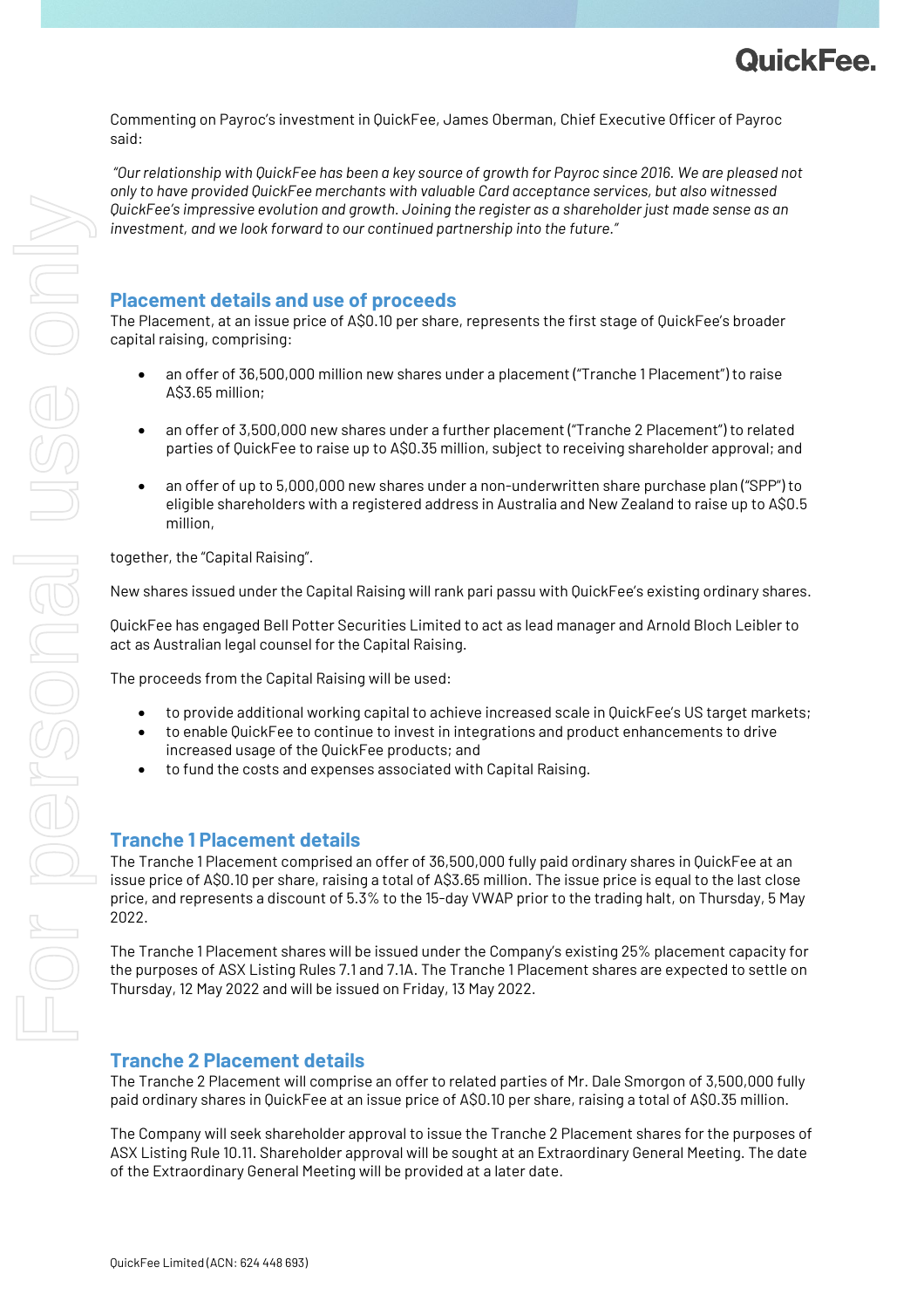

# **Share Purchase Plan**

In addition to the two tranche Placement, QuickFee is pleased to announce that eligible shareholders will have the opportunity to purchase new shares under the SPP. QuickFee will offer approximately 5,000,000 new shares under an SPP to eligible shareholders with a registered address in Australia and New Zealand to raise up to A\$0.5 million. The record date for participation in the SPP is 7:00pm (Sydney time) on Friday, 6 May 2022.

The SPP will provide each eligible shareholder with the opportunity to apply for up to A\$30,000 worth of new shares. The new shares under the SPP are to be issued at the lower of the Tranche 1 Placement price (A\$0.10 per share) and the price that is a 5% discount to the VWAP of ordinary shares in QuickFee traded on the ASX over the 5 trading days up to, and including, the day on which the SPP closes. The eligibility criteria and other terms and conditions of the SPP will be set out in the SPP booklet and despatched to eligible shareholders in due course.

The SPP aims to raise A\$0.5 million, however, the Company may determine to raise a higher amount, or decide to scale back applications under the SPP in its absolute discretion.

| <b>Trading halt</b>                                                                                   | 10 am (Sydney time), Thursday, 5 May 2022 -<br>10 am (Sydney time), Monday, 9 May 2022 |
|-------------------------------------------------------------------------------------------------------|----------------------------------------------------------------------------------------|
| <b>SPP record date</b>                                                                                | 7 pm (Sydney time), Friday, 6 May 2022                                                 |
| <b>Trading halt lifted and ASX</b><br>announcement released                                           | Monday, 9 May 2022                                                                     |
| Settlement of new shares under the<br><b>Tranche 1 Placement</b>                                      | Thursday, 12 May 2022                                                                  |
| <b>Allotment and commencement of trading</b><br>of new shares under the Tranche 1<br><b>Placement</b> | Friday, 13 May 2022                                                                    |
| <b>SPP offer open and SPP booklet</b><br>dispatched to eligible shareholders                          | Tuesday, 17 May 2022                                                                   |
| <b>SPP offer closes</b>                                                                               | 5 pm (Sydney time), Wednesday, 15 June 2022                                            |
| <b>Announcement of results and settlement</b><br>of SPP                                               | Friday, 17 June 2022                                                                   |
| Allotment and commencement of trading<br>of new shares under the SPP                                  | Tuesday, 21 June 2022                                                                  |

# **Capital Raising Timetable**

QuickFee will provide a further update to ASX regarding the timetable for the Tranche 2 Placement and Extraordinary General Meeting once the Extraordinary General Meeting date is known.

The timetable above is indicative only and subject to change without notice. Subject to the requirements of the Corporations Act, the ASX Listing Rules and other applicable laws, the Company reserves the right to amend this timetable at any time without notice.